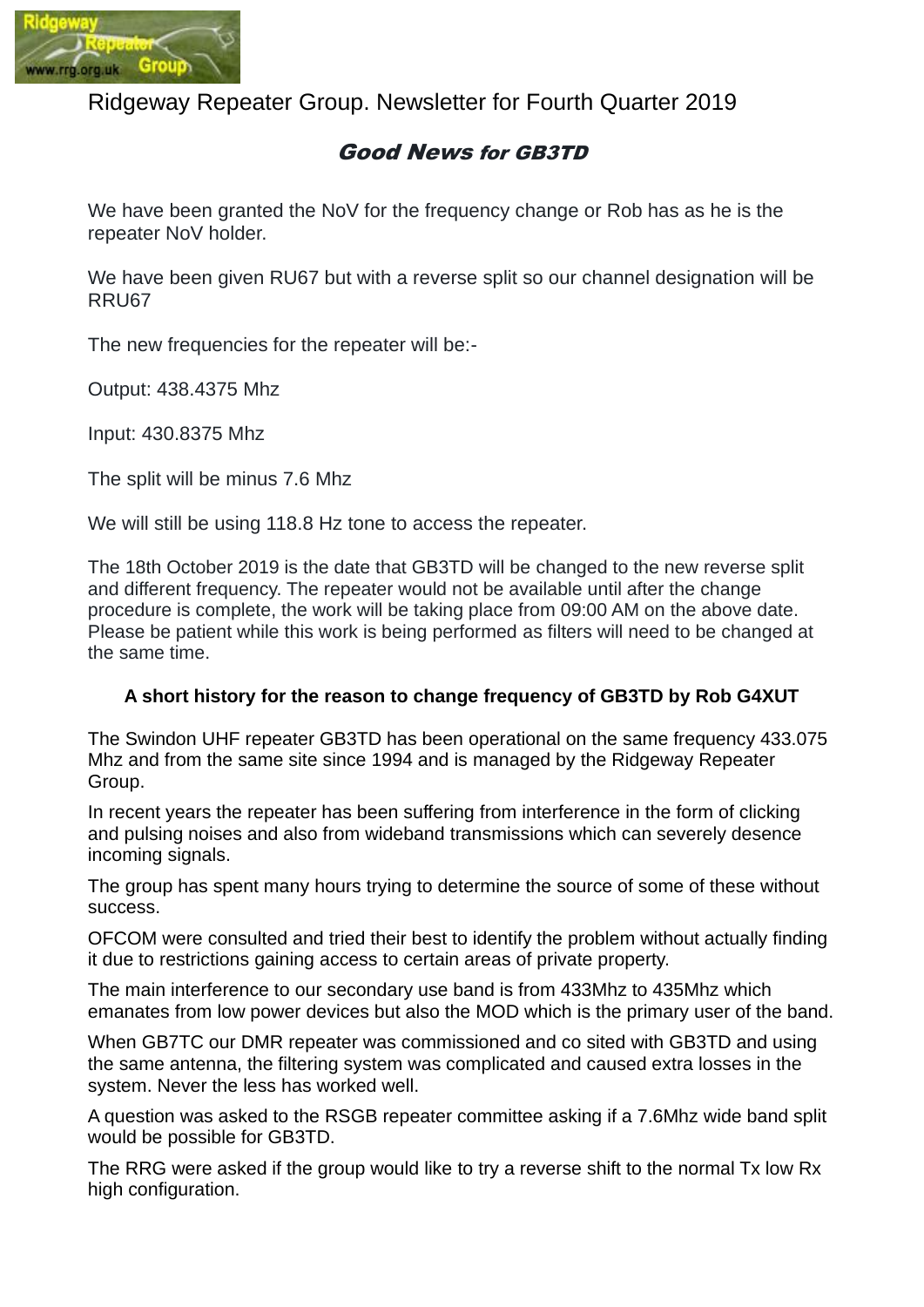GB3TD output frequency will be 438.4375 and the TD receive will be 430.8375.

This was agreed and an NOV issue to Rob, G4XUT.

The benefit is that the filtering for GB3TD and GB7TC will be easier with less through losses with both Tx and Rx being at the same ends of the band.

One repeater using this frequency is GB3EU near Leicester which uses the same frequency but uses **horizontal polarisation** and a different CTCSS tone. We understand that this is experimental and if it were to change to vertical, a new frequency would be required.

The only other repeater using those frequencies is GB7EU multimode near Edinburgh which uses a **reverse shift** to us and different CTCSS tone.

The disadvantage to you the users is that you will need to reprogram your numerous radios however we are sure you will find TD better than before and without the annoying QRM – hopefully!

#### **GB3TD Echolink via Raspberry Pi - Andy M1EFY**

The conventional method for running GB3TD Echolink has been to run the standard Echolink Windows application on a PC connected to a radio and the internet. This is a task that has been shared by Rob G4XUT and Andy G0UWS.

For the past few months we have been experimenting with running the GB3TD Echolink connection via a Raspberry Pi Linux based computer. The software that enables this is known as SVXLINK the Pi is interfaced to a Yaesu VX-1R via a custom PCB which provides watchdog logic for the TX control.

#### **Using the Echolink via SVXLINK**

As SVXLINK is a modular piece of software different modes of operation can be enabled and disabled – by default Echolink is disabled – and if you are a radio user and need to make a connection you need to enable it with the DTMF 2 command. The response from the system will be the voice announcement "Echolink activated". The Echolink module will automatically timeout after 20 minutes of inactivity.

To connect to another station, just send the node number ended with a hash (#). To disconnect the last connected station, send just the number sign. To exit the module, send a hash when not connected.

#### **Subcommands**

There are a couple of subcommands that can be used when Echolink has been activated.

- 0 Play the help message
- 1 List all connected stations
- 2 Play local EchoLink node id
- 31 Connect to a random link or repeater
- 32 Connect to a random conference
- 4 Reconnect to the last disconnected station
- 50 Deactivate listen only mode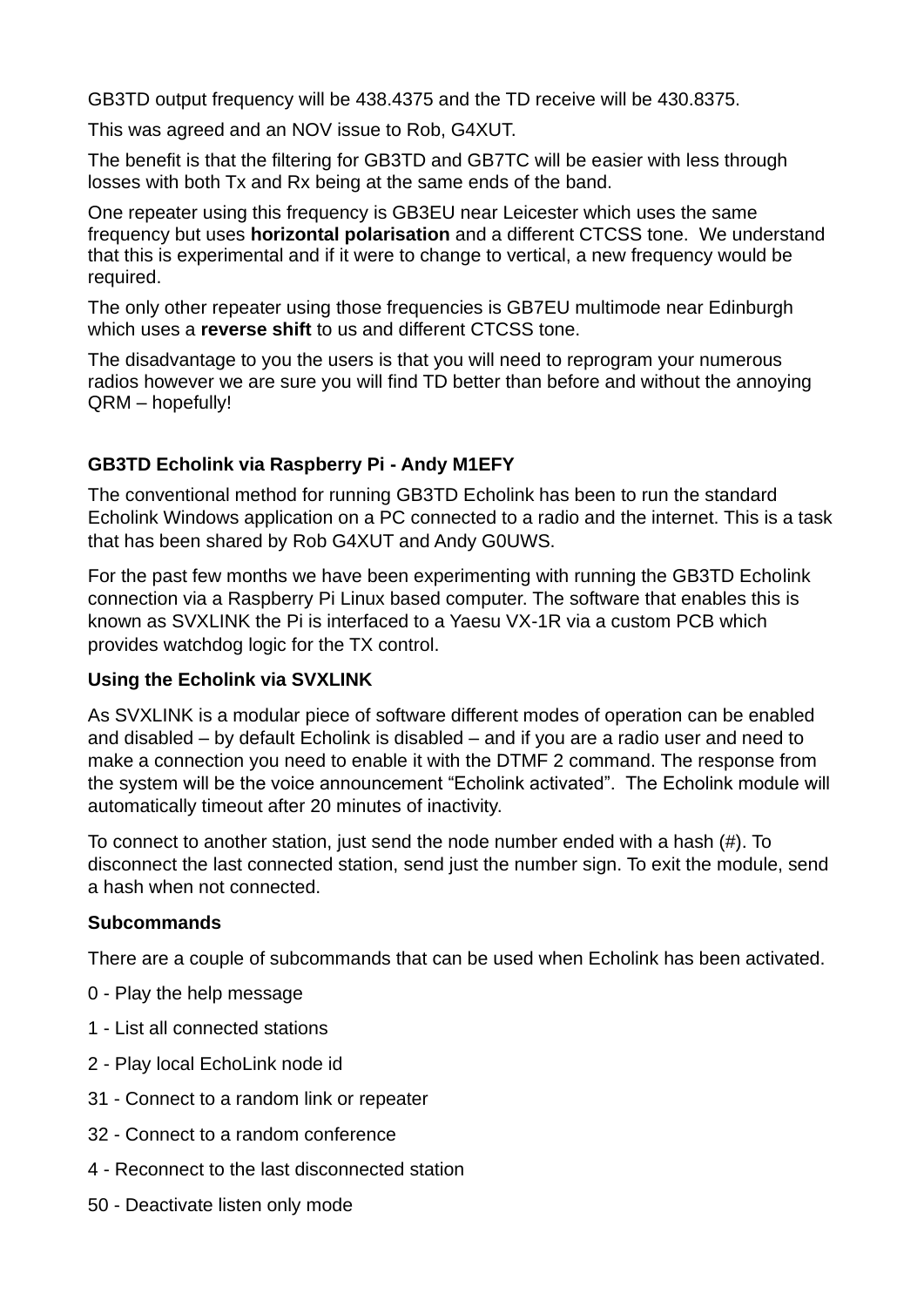- 51 Activate listen only mode
- 6\* Use the connect by callsign feature

Command 2 may also be activated even if the Echolink module is not active. Just send 22#, and the node id will be read back.

#### **Connect by callsign**

The "connect by callsign" feature makes it possible to connect to a station even if the node number is unknown. Callsigns are mapped to digits by using the following method: ABC=2, DEF=3, GHI=4, JKL=5, MNO=6, PQRS=7, TUV=8, WXYZ=9. That is the same mapping as on many phones. Letters are mapped to its corresponding digit and digits are of course mapped to their corresponding number. All other characters are mapped to digit 1.

GB3WH: No issues so nothing to report all working well.

GB7TC: No issues so nothing to report all working well.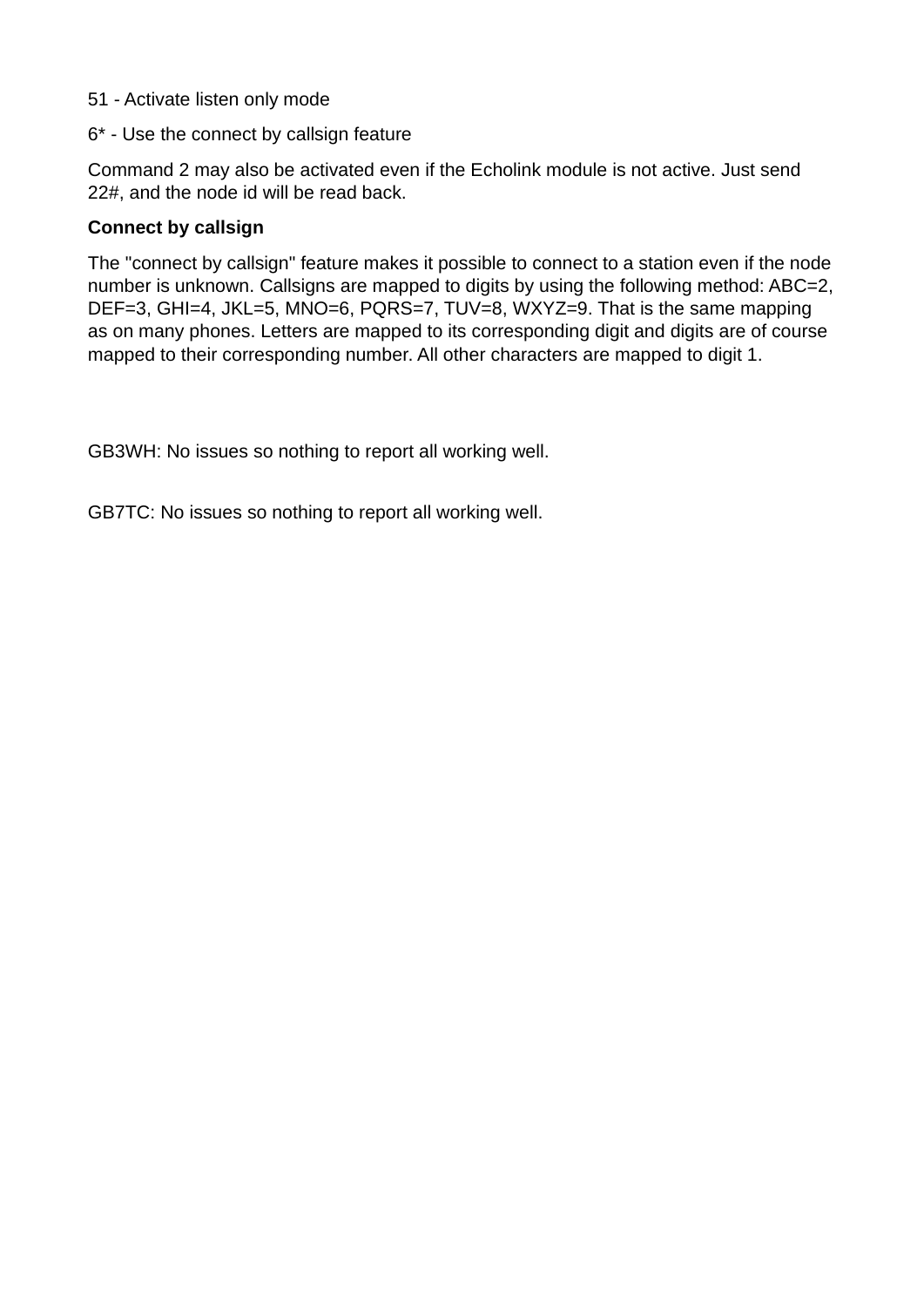Report on Mills On The Air submitted by Neil M6CUE

# *Mills On The Air 2019 from Wilton Windmill.*

The Windmill Amateur Radio DX Group had a very good weekend of the 13th/14th of May 2019 operating GB1WW from the Windmill at Wilton near Marlborough in Wiltshire. The weather was very good, cool mornings but warm afternoons. In all, 266 contacts were made, 252 of which were on 40m HF, & 14 on 2m FM VHF. Over the two days we had several visitors from the world of amateur radio, Rob G4XUT, Bob G0VTA, Brian M0SWL, Richard G4MUF + his XYL Judy, Bernie M0NKS + his XYL Jill, M3EVA also came to see us, unfortunately his name escapes me at present. All visitors were welcomed with tea/coffee + biscuits/cake, the main operators had the luxury of burgers/bacon rolls. Both Rob & Bob had stints on the mic in the HF operating shack, &, both mentioned to me afterwards that they had enjoyed the experience immensely, & would gladly do it again. We also had a visit from Claire Costello, who is a member of the committee in charge of the dedication event at RAF Ramsbury on June 9th, she enjoyed coffee & biscuits with usSecretary as well as a long chat about that event. Claire also said that our presence at the event would be much appreciated, & before departing wished us well with Mills On The Air, &, also our planned event for the 75th anniversary of D Day from RAF Ramsbury along with her own event. The Group have made sufficient contacts with mills in the UK & Holland to earn certificates from both countries. I also have to mention that without the kind permission of the landowners Peter & David Lemon, Mills On The Air 2019 from Wilton Windmill would not have taken place, likewise the BiWOTA event from Crofton Lock on the Kennet & Avon canal could not take place without the permission of Peter & David.



1 st Picture: Wilton Windmill.

2<sup>nd</sup> Picture: Secretary, Treasurer & Chairman of Windmill A.R. D.X. Group.

- 3<sup>rd</sup> Picture: The secretary on 2Mtr FM.
- 4<sup>th</sup> Picture: M1CJE & G1OQV Operating the Station.
- 5<sup>th</sup> Picture: GB1WW Flag.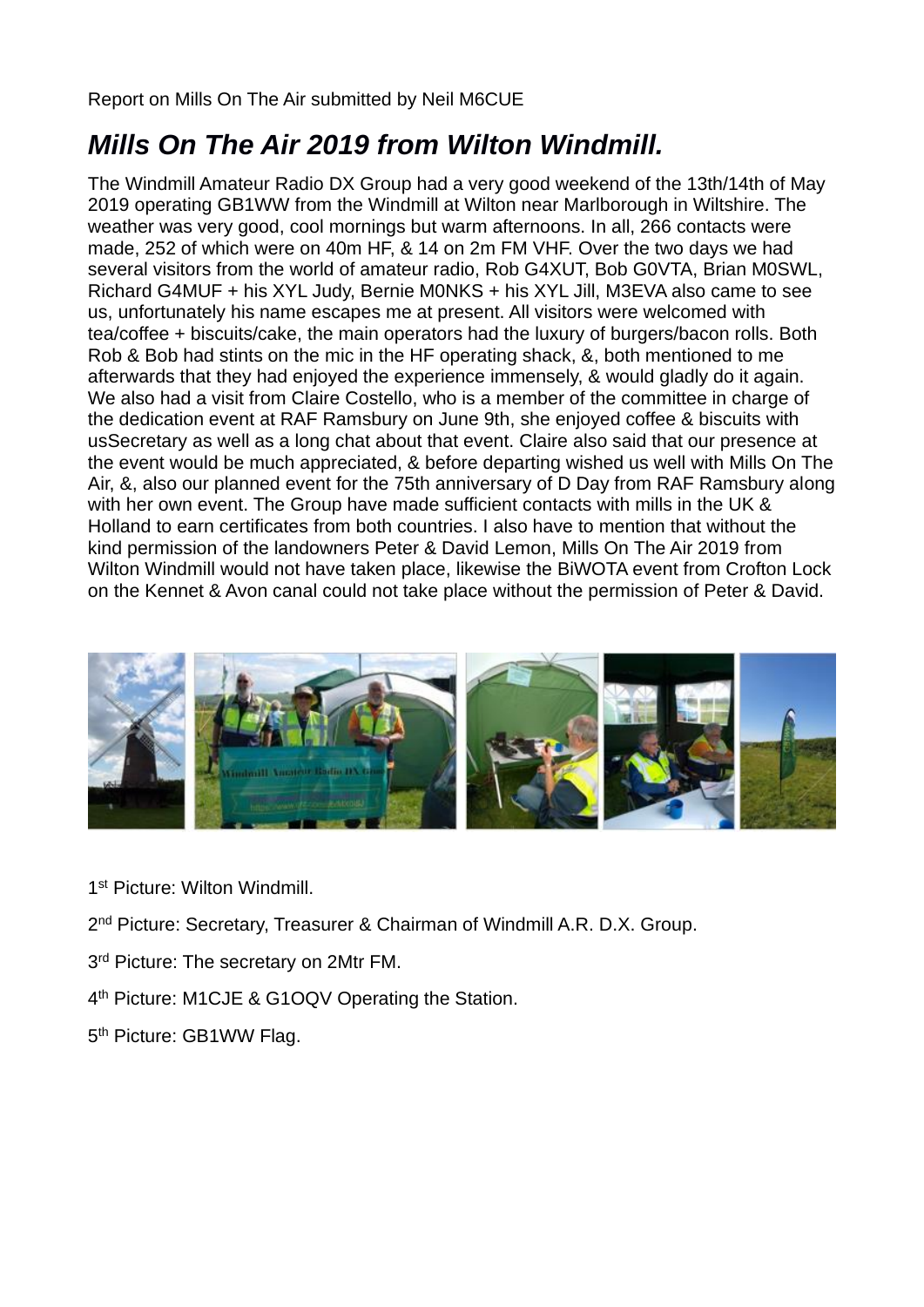### Programming A Radio by your scribe Ken G1NCG.

This past month I've been busy assisting G4MUF with programming his Baofeng UV5R dual band handheld transceiver. Our first task was to work on a list of repeaters that would be useful for Richard to use on his walks and travels around this area and beyond. This was deliberated over for some time, which I think we started over a year ago, just to ensure everything that was entered into the 99 memories of this radio could be reached from places he would be visiting. First Richard and I put together a list of candidates that could be used and after much fettling we agreed on the first draft of the list. Next was what format the list would in, location order or some other order, we finalized on alphabetical order which seemed to be the most logical.

Next was supposed to be simple, just insert this file into a csy format file, but as with most computer programs this was not as simple as first thought. It turned out to be a bit of a challenge as every time it was put into a csv format, which was the easy part, but attempting to insert into the Chirp file it threw up many errors. At first I thought that perhaps the chirp file was corrupted or maybe I hadn't extracted the file correctly, so went back and collected a fresh file after reading it from the radio. This was then saved as a csv format file and I then attempted to insert the csv file again but it errored again so had think of another way to program the radio. Was it now time to start a manual process of entering each repeaters information into the Chirp program direct. This proved to be the most successful method to put the data into Chirp and there after into the radio.

This is a laborious task but is was the only way that seemed to work with any degree of success, I have to say that it was not as tedious as expected and quite enjoyed the entering of data into the chirp program. Each line had to be entered separately via the details box but this was easy to manipulate after getting used to the layout and I got more proficient at it as I went along. After entering all the data this was then checked and appeared to okay, then the data was pushed into the radio and was given to Richard to trial it in real life or on the air. After a few days it was discovered the he had an issue with low audio after several contacts reported that they were struggling to hear him. I checked the file and saw a glaring mistake which I had over looked, the deviation had been left in narrow, so I changed all of the entries to a wide deviation which cured his low audio. We also found that not all the information for one of the gateways had not been entered so that was amended and cured that little issue. Now Richard informed me that his radio was supposed to have 128 memories so would I add some more frequencies into this file for the radio which has now been done. I would recommend the program Chirp to anyone else that wishes to program a radio that they have in their possession as once you've mastered the basics of the GUI you can program any radio that it is capable of programming, and I think they are adding more radios all the time. This is just an abbreviated version of events as I remember them.

On the next page is a couple of shots from Liden Lake one from earlier in the year of the Swan brood of hatchlings and second is one from this week to show how they have grown.